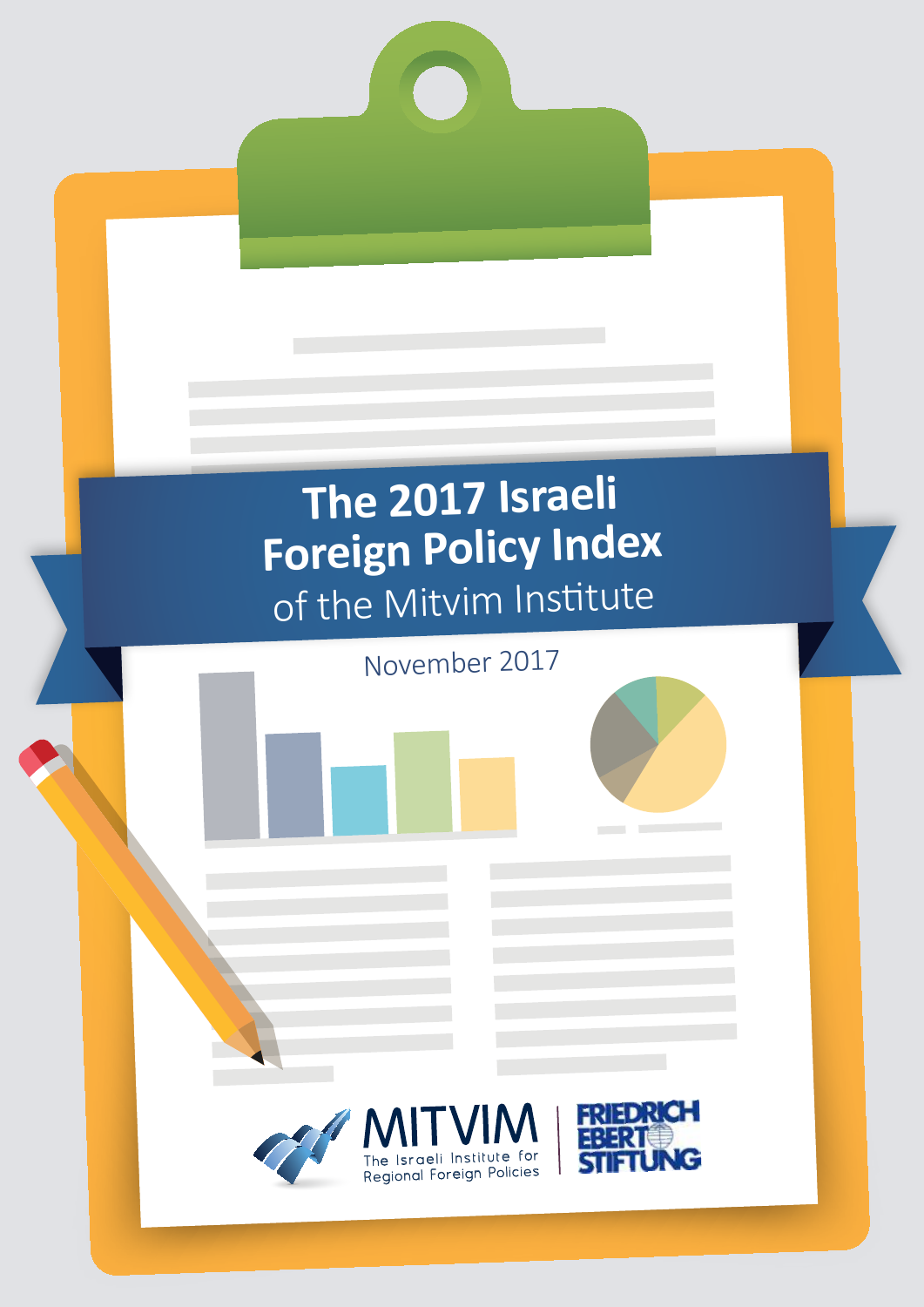# **The 2017 Israeli Foreign Policy Index** Findings of the Mitvim Institute Poll

The annual public opinion of the Mitvim Institute on Israel's foreign policy was conducted, for the fifth consecutive year in mid-September 2017. It was carried out by the Rafi Smith Institute, and in cooperation with Friedrich-Ebert-Stiftung, among a representative sample of Israel's adult population (600 men and women, Jews and Arabs, aged 18 and above). The poll's margin of error is 4%. This report includes the poll findings, grouped under five categories: The state of Israel's foreign policy, Israel among the nations, foreign policy priorities and bilateral relations, regional cooperation, and the Israeli-Palestinian peace process.

# **Key Findings**

#### **A. The State of Israel's Foreign Policy**

- The Israeli public thinks that the **government's handling of foreign policy** is mediocre (5.05 out of 10). 20% describe it as good.
- The preferred candidate for the **position of Foreign Minister** is Yair Lapid, followed by Tzipi Livni, Benjamin Netanyahu, Avigdor Lieberman and Naftali Bennett.
- **•** The public is not very satisfied with the **Ministry of Foreign Affairs' (MFA) fulfillment of its mission**  $(4.81$  out of 10). Only 13% describe it as good.
- The public believes that in order to **strengthen the MFA**, there is a need to formulate a coherent foreign policy approach (ranked first), and to appoint a full-time Foreign Minister/restore authority to the ministry (ranked second).
- Half of the public (50% vs. 39%) thinks that Israel should take into account, to a moderate or large extent, the implications of its policies on **Diaspora Jews**.

#### **B. Israel among the Nations**

- The public thinks that **Israel's global standing** is mediocre (5.49 out of 10). 17% describe it as good.
- The public is divided as to whether **Israel belongs more** to Europe (28%), the Middle East (26%), or equally to both (25%).
- A majority thinks that **international criticism against Israel** stems from a basic hostility towards Israel (59%), and not from disagreement with its policies (34%).
- Most Israelis (55% vs. 31%) think that advancing laws perceived as weakening Israeli democracy undermines Israel's global standing to a large or moderate extent.
- The Israeli public is **interested in knowing more** about (in descending order): Israel's cooperation with Arab states, the activities of the MFA, cooperation in the Mediterranean region, international peace initiatives, and Israel-EU relations.

# **C. Policy Priorities and Bilateral Relations**

**•** Israelis think that their country's foreign policy should prioritize improving relations with moderate Arab states, followed by advancing the Israeli-Palestinian peace process and struggling against the BDS movement.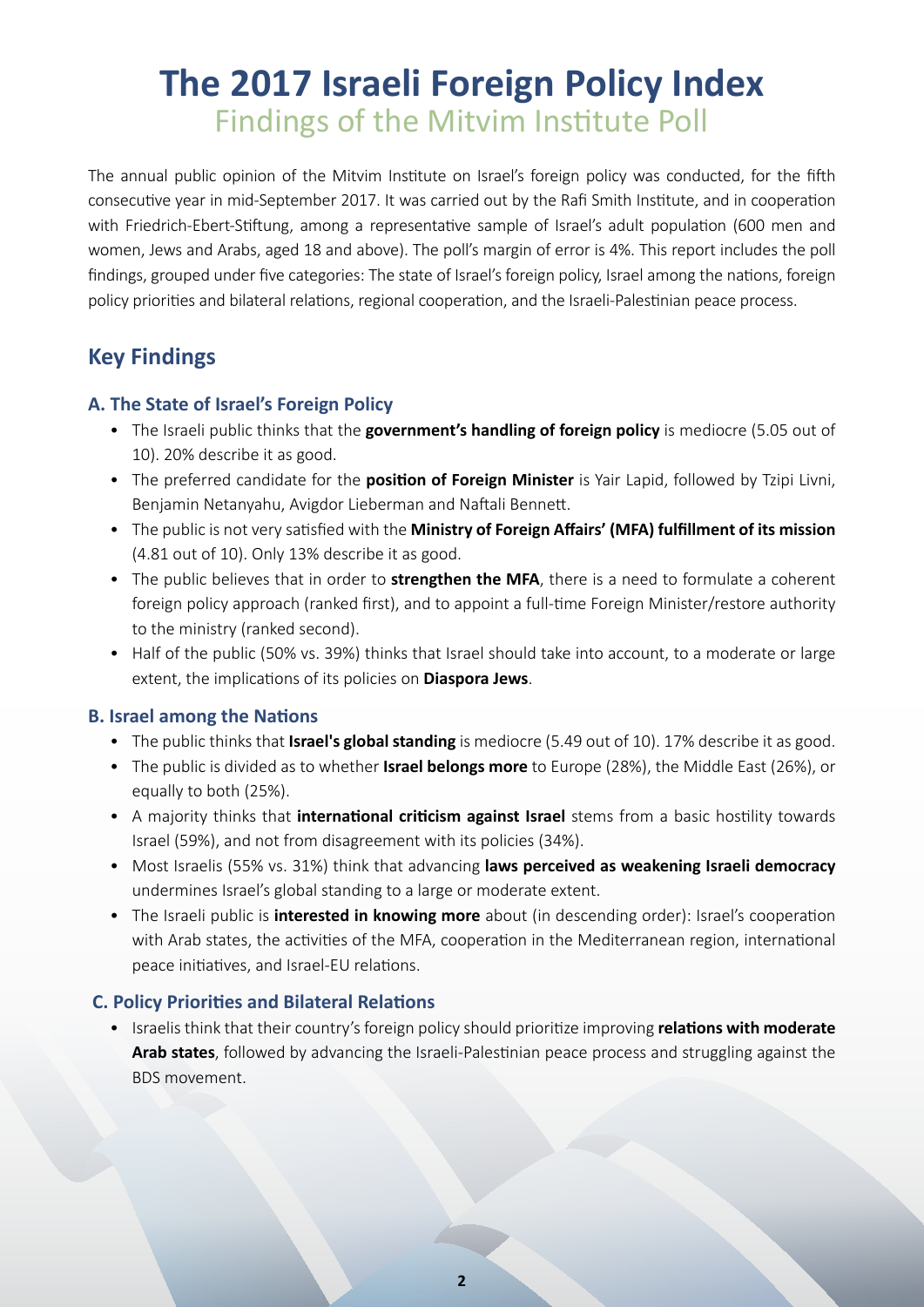- A majority (52%) thinks that the **nuclear deal with Iran** did not affect the level of Iranian nuclear threat to Israel. However, more respondents think that the threat has increased following the agreement (28%) than decreased (10%).
- The Israeli public is moderately satisfied by the **state of relations between Israel and the US** (6.88) out of 10). 41% describe the relations as good.
- According to the Israeli public, **the country with highest importance** to Israel, besides the US, is Russia, followed by Germany, Great Britain, China, France, and Egypt.
- A majority thinks that **Russian President Vladimir Putin** (52%) has a bigger influence on events in the Middle East than US President Donald Trump (15%).
- The Israeli public is divided as to whether it is better for Israel that the **EU becomes stronger (38%) or** weaker (37%).

#### **D. Regional Cooperation**

- **•** A vast majority (70% vs. 23%; larger than in previous polls) thinks that **regional cooperation** between Israel and Middle Eastern countries is possible.
- 48% of the public think that Israel can achieve a **breakthrough with Arab states** even without progress in the peace process with Palestinians. 39% think that such a breakthrough will be possible only after progress is made with the Palestinians.
- The Israeli public believes that **cooperation with Middle Eastern countries** can benefit Israel the most in the fields of security and economy.
- A plurality (46% vs. 39%) thinks that Israel should seek coordination with neighboring Arab states before taking steps related to the Temple Mount/Al-Aqsa Mosque.
- A majority (61%) thinks that **Israel-Turkey relations** have remained unchanged since the two countries signed the reconciliation agreement in June 2016.

#### **E. The Israeli-Palestinian Peace Process**

- **•** A majority of the public (58% vs. 10%) thinks that the current Israeli government is distancing the two-state solution, rather than bringing it closer to fruition.
- An **international incentive package for peace** that includes normalized relations with the Arab world, security guarantees from the US, and an upgrade of ties with the EU is considered to be the most effective incentive for peace. Among the package's components, normalized relations with the Arab world are viewed as the most attractive.
- A majority of the public (50% vs. 24%) thinks that the continued **internal Palestinian split** between the West Bank and the Gaza Strip is preferable to a renewed political unification between the two.
- **•** A majority of the public (59% vs. 26%) agrees that **Arab citizens of Israel** should play a more central role in efforts to advance peace between Israel and the Palestinians.

# **General comparisons between assessments**

Average ratings on a scale of  $1$  (low) to  $10$  (high)

|                                                | 2017 | 2016 | 2015  | 2014 |
|------------------------------------------------|------|------|-------|------|
| Israel's global standing                       | 5.49 | 5.01 | 3.96  | 5.12 |
| The government's performance on foreign policy | 5.05 | 4.55 | 4.00  | 5.29 |
| The MFA's fulfillment of its mission           | 4.81 | 4 31 | 4.03  | 4.80 |
| The current state of Israel-US relations       | 6.88 | 5.56 | 5 Q 1 | 6.09 |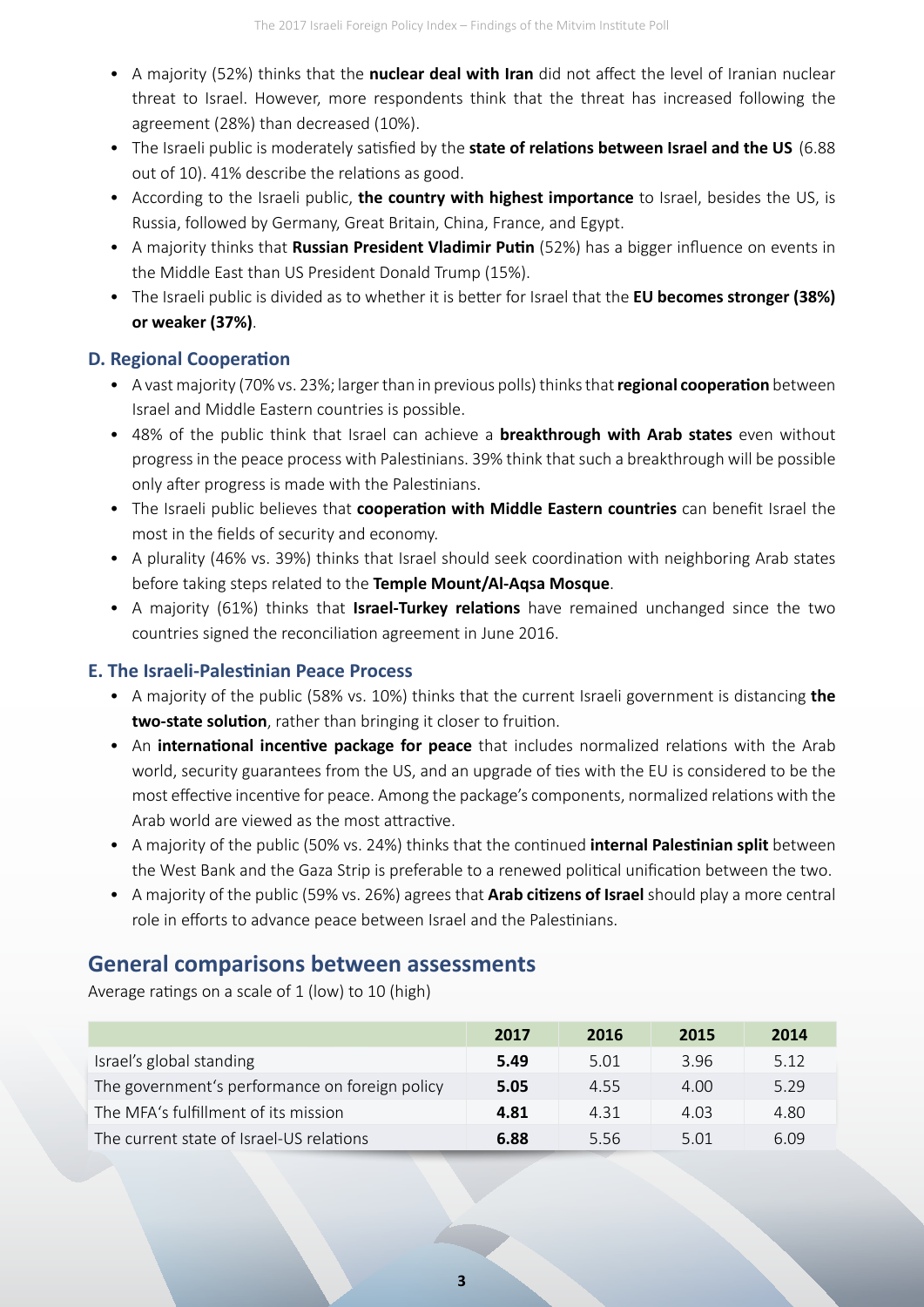# **Sample Breakdown**

# **50% Male**; **50% Female** 83% **Jews**; 17% **Arabs** 15% **Russian immigrants** (within the Jewish sample)

| Age   | <b>Total</b> |
|-------|--------------|
| 18-29 | 26%          |
| 30-49 | 37%          |
| $50+$ | 37%          |

| Level of Religiosity (within the Jewish sample) | Total |
|-------------------------------------------------|-------|
| Religious                                       | 20%   |
| Traditional                                     | 31%   |
| Secular                                         | 49%   |

| Political Point of View (within the Jewish sample) | <b>Total</b> |
|----------------------------------------------------|--------------|
| Right & Far Right                                  | 40%          |
| Center-Right                                       | 21%          |
| Center                                             | 19%          |
| Center-Left                                        | 13%          |
| Left & Far Left                                    | 7%           |

| <b>Level of Education</b> | <b>Total</b> |
|---------------------------|--------------|
| High school or below      | 24%          |
| High school graduate      | 25%          |
| Academic degree           | 51%          |

| Level of Income                                                                     | <b>Total</b> |
|-------------------------------------------------------------------------------------|--------------|
| Below average                                                                       | 38%          |
| Average                                                                             | 32%          |
| Above average                                                                       | 30%          |
| $\mathbf{a}$ $\mathbf{b}$ $\mathbf{a}$<br>$\sim$ $\sim$ $\sim$ $\sim$ $\sim$ $\sim$ |              |

\* Among 94% who responded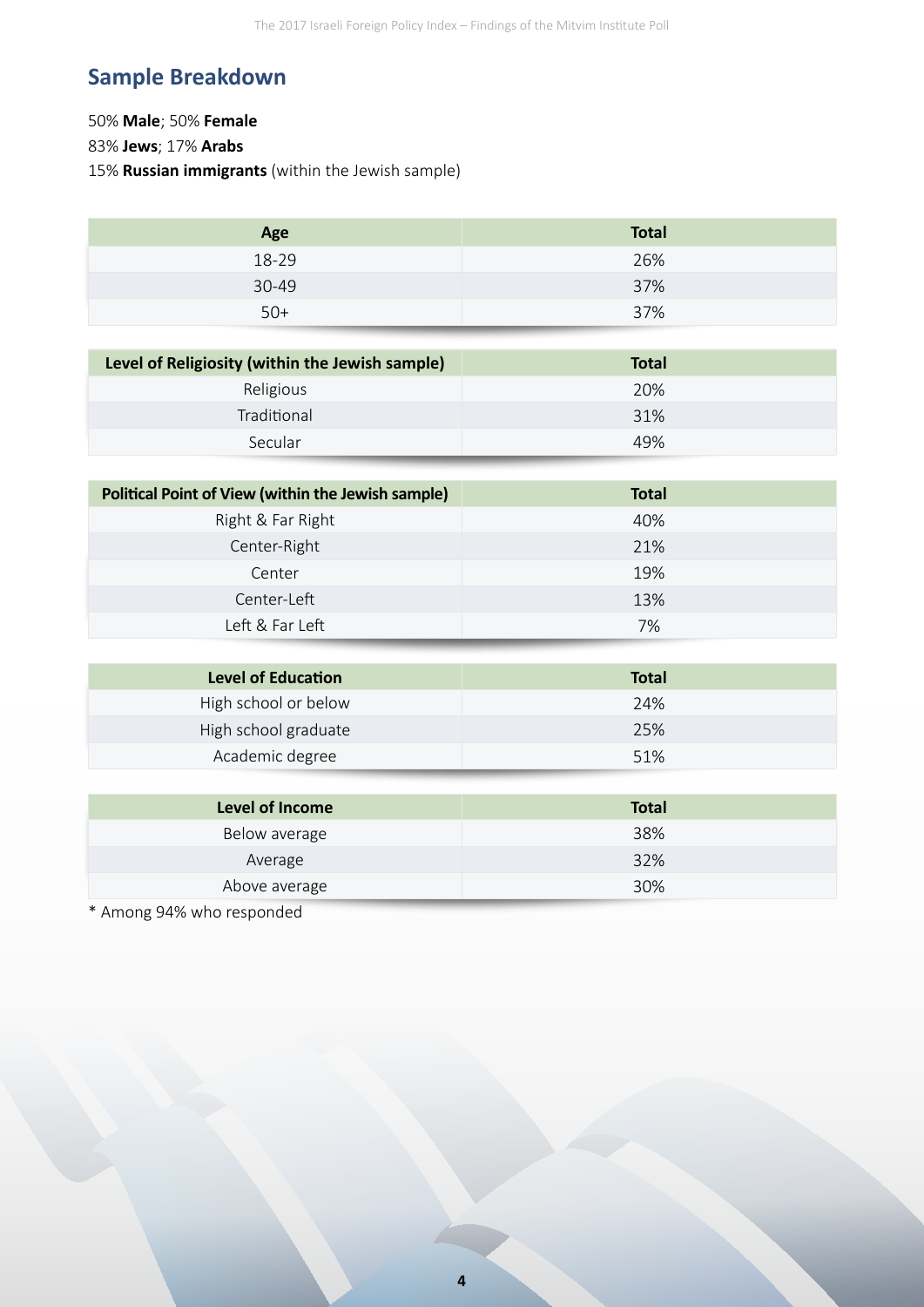# **A. The State of Israel's Foreign Policy**

# 1. To what extent are you satisfied with the Israeli government's conduct in the realm of foreign policy?

(On a scale of 1 to 10; 1 is not at all satisfied, 10 is very satisfied)

|                                   | Total |
|-----------------------------------|-------|
| Not at all satisfied - 1          | 13%   |
| $\overline{2}$                    | 7%    |
| $\mathbf{3}$                      | 11%   |
| $\overline{4}$                    | 10%   |
| 5                                 | 13%   |
| 6                                 | 14%   |
| $\overline{7}$                    | 12%   |
| 8                                 | 11%   |
| 9                                 | 5%    |
| Very satisfied - 10               | 4%    |
| Average                           | 5.05  |
| Percentage of those who responded | 95%   |

|                            | <b>Total</b> | Jews | Arabs |
|----------------------------|--------------|------|-------|
| Not satisfied (1-3)        | 31%          | 27%  | 56%   |
| Not very satisfied (4-5)   | 23%          | 23%  | 24%   |
| Moderately satisfied (6-7) | 26%          | 27%  | 18%   |
| Satisfied (8-10)           | <b>20%</b>   | 23%  | 2%    |
| Average                    | 5.05         | 5.34 | 3.29  |

 $*$  Among 95% who responded

#### **Comparisons with previous years:**

|         | 2017 | 2016 | $\bigcap$ $\bigcap$ 1 $\bigcap$<br>∠∪⊥∪ | 2011<br>2014   |
|---------|------|------|-----------------------------------------|----------------|
| Average | 5.05 | 1.JJ | 4.00                                    | ה ה<br>ر ے . ر |

#### 2. Who would you like to see as Israel's foreign minister?

(This was an open question. The table only includes those receiving 5% and more)

|                    | <b>Total</b> | Jews | Arabs |
|--------------------|--------------|------|-------|
| Yair Lapid         | 13%          | 14%  | 8%    |
| Tzipi Livni        | 7%           | 7%   | 8%    |
| Benjamin Netanyahu | 6%           | 7%   | 2%    |
| Avigdor Lieberman  | 6%           | 7%   | 4%    |
| Naftali Bennett    | 5%           | 6%   | 0%    |
| No opinion         | 39%          | 37%  | 51%   |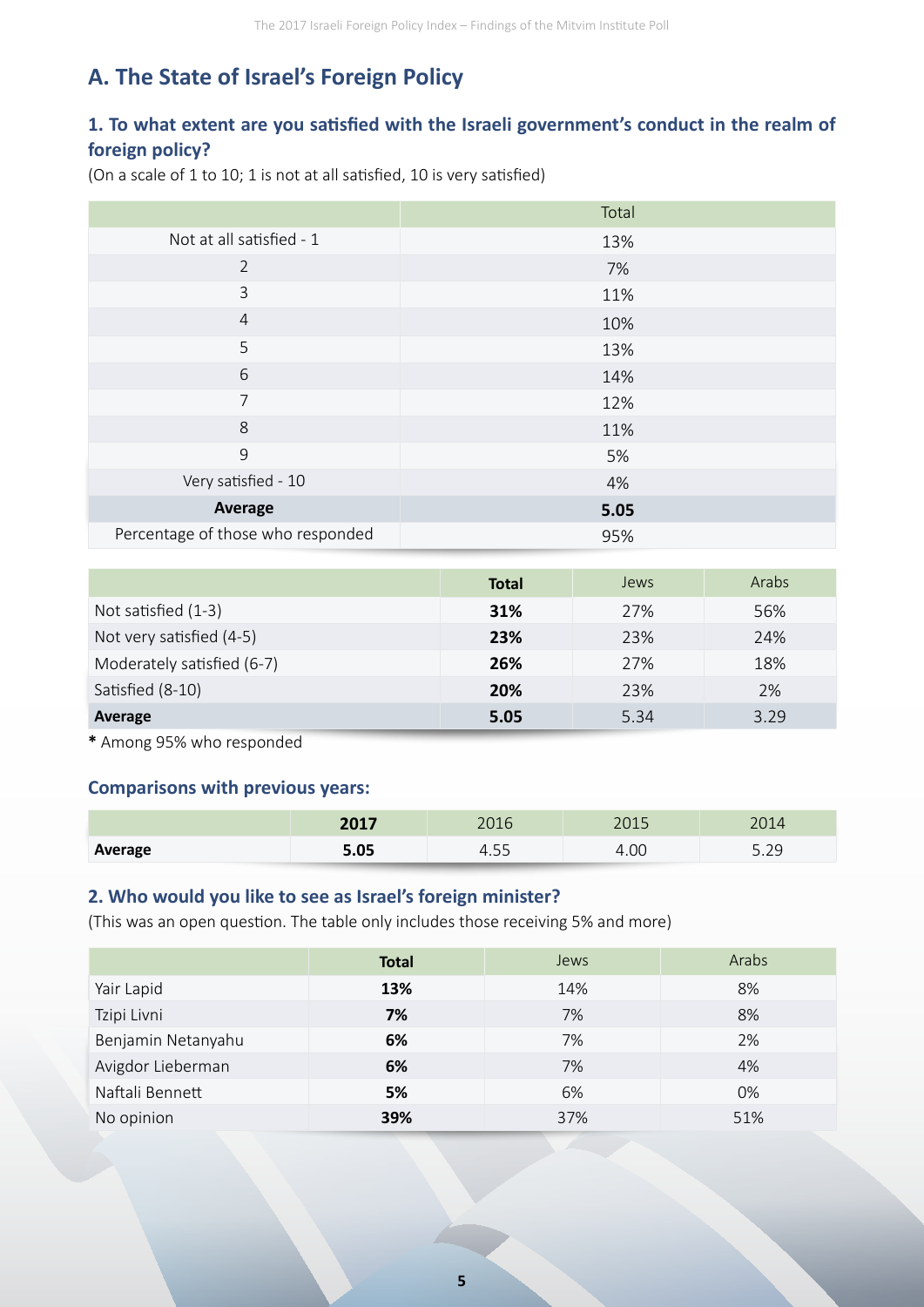#### 3. To what extent are you satisfied with the way in which the Israeli MFA is currently **fulfilling** its mission?

(On a scale of 1 to 10; 1 is not at all satisfied, 10 is very satisfied)

|                                   | <b>Total</b> |
|-----------------------------------|--------------|
| Not at all satisfied - 1          | 13%          |
| $\overline{2}$                    | 6%           |
| 3                                 | 11%          |
| $\overline{4}$                    | 12%          |
| 5                                 | 18%          |
| 6                                 | 14%          |
| 7                                 | 13%          |
| 8                                 | 8%           |
| $\overline{9}$                    | 3%           |
| Very satisfied - 10               | 2%           |
| Average                           | 4.81         |
| Percentage of those who responded | 92%          |

|                            | <b>Total</b> | Jews | Arabs |
|----------------------------|--------------|------|-------|
| Not satisfied (1-3)        | 30%          | 27%  | 44%   |
| Not very satisfied (4-5)   | 30%          | 30%  | 34%   |
| Moderately satisfied (6-7) | 27%          | 28%  | 22%   |
| Satisfied (8-10)           | 13%          | 15%  | 0%    |
| Average                    | 4.81         | 4.97 | 3.76  |

#### **Comparisons with previous years:**

|         | 2017 | 2016   | つへ1 ロ<br>ムロエコ | 2014 |
|---------|------|--------|---------------|------|
| Average | 4.81 | т.  →⊥ | 4.UJ          | 1.80 |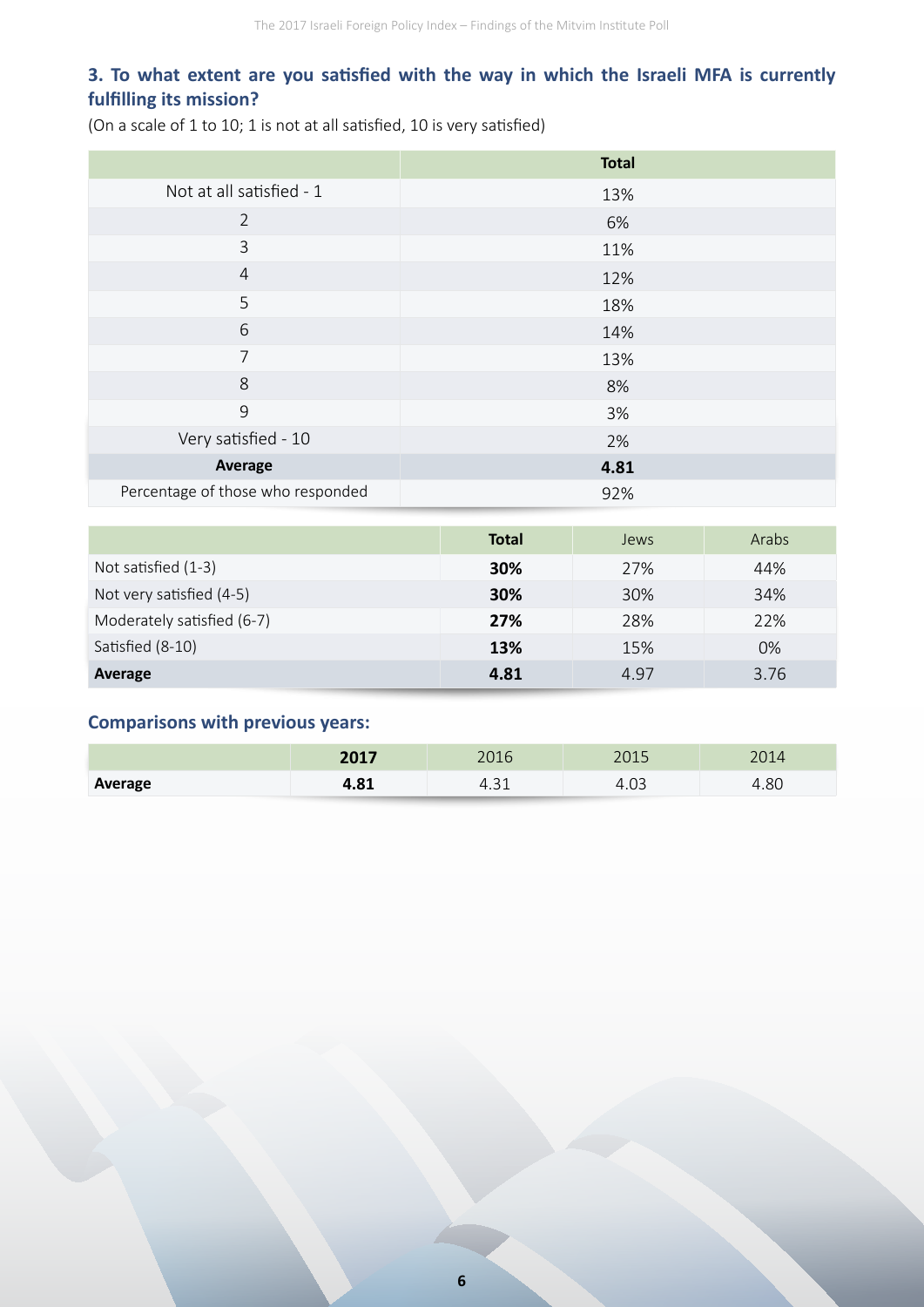#### **4. Which move would most significantly strengthen the Israeli MFA?**

(Respondents were allowed to provide two answers. This is why the columns exceed 100%)

|                                                                                                        | <b>Total</b> | Jews | Arabs |
|--------------------------------------------------------------------------------------------------------|--------------|------|-------|
| Appointing a full-time foreign minister, and restoring<br>authorities to the MFA from other ministries | 54%          | 53%  | 55%   |
| Formulating clear objectives, goals, and guiding<br>principles for Israeli foreign policy              | 47%          | 51%  | 22%   |
| Sharing more information with the public about the<br>MFA's activities and achievements                | 25%          | 24%  | 31%   |
| Increasing the MFA's influence and involvement in<br>decision-making process                           | 23%          | 74%  | 12%   |
| Legislating a bill regulating the status of the MFA,<br>similar to the National Security Council Bill  | 19%          | 20%  | 14%   |
| No opinion                                                                                             | 14%          | 12%  | 29%   |

# 5. To what extent should the Israeli government take into account the implications of its decisions on Diaspora Jewry?

|                      | <b>Total</b> |     | Jews | Arabs |
|----------------------|--------------|-----|------|-------|
| To a large extent    | 16%          | 50% | 18%  | 6%    |
| To a moderate extent | 34%          |     | 36%  | 18%   |
| To a small extent    | 35%          |     | 36%  | 33%   |
| Not at all           | 4%           | 39% | 3%   | 8%    |
| No opinion           | 11%          | 11% | 7%   | 35%   |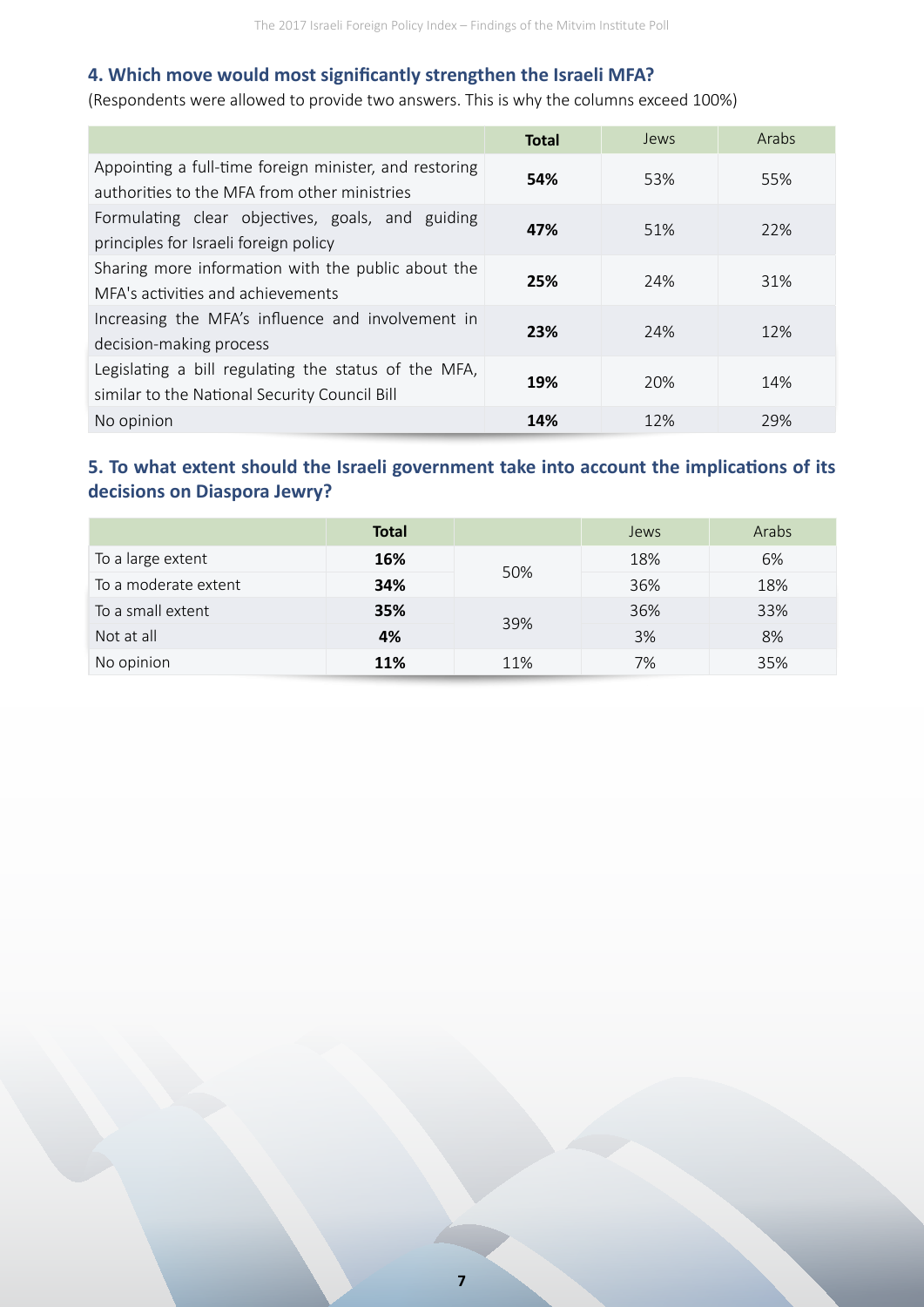# **B. Israel among the Nations**

#### 6. What is your general feeling about Israel's standing in the world today?

(On a scale of  $1$  to 10; 1 is bad, 10 is very good)

|                                   | <b>Total</b> |
|-----------------------------------|--------------|
| $Bad - 1$                         | 6%           |
| $\overline{2}$                    | 4%           |
| 3                                 | 9%           |
| $\overline{4}$                    | 12%          |
| 5                                 | 16%          |
| 6                                 | 18%          |
| $\overline{7}$                    | 18%          |
| 8                                 | 11%          |
| 9                                 | 4%           |
| Very good - 10                    | 2%           |
| Average                           | 5.49         |
| Percentage of those who responded | 98%          |

|                   | <b>Total</b> | Jews | Arabs |
|-------------------|--------------|------|-------|
| Poor $(1-3)$      | 19%          | 16%  | 32%   |
| Rather poor (4-5) | 28%          | 27%  | 33%   |
| Rather good (6-7) | 36%          | 38%  | 26%   |
| Good (8-10)       | 17%          | 19%  | 9%    |
| Average           | 5.49         | 5.71 | 4.19  |

\* Among 98% who responded

# **Comparisons with previous years:**

|         | 2017<br>ZUI7 | 201C           | $\cap \cap$<br>∠∪⊥∪ |                                 |
|---------|--------------|----------------|---------------------|---------------------------------|
| Average | 5.49         | $\sim$<br>しぃしょ | 3.96                | $\Gamma$ 1 $\gamma$<br><u>.</u> |

# **7. Where do you think Israel belongs?**

|                                            | Total | Jews | Arabs |
|--------------------------------------------|-------|------|-------|
| More in the Middle East                    | 26%   | 26%  | 27%   |
| More in Europe                             | 28%   | 29%  | 27%   |
| Equally in both Europe and the Middle East | 25%   | 26%  | 18%   |
| Neither in Europe nor in the Middle East   | 12%   | 12%  | 10%   |
| No opinion                                 | 9%    | 7%   | 18%   |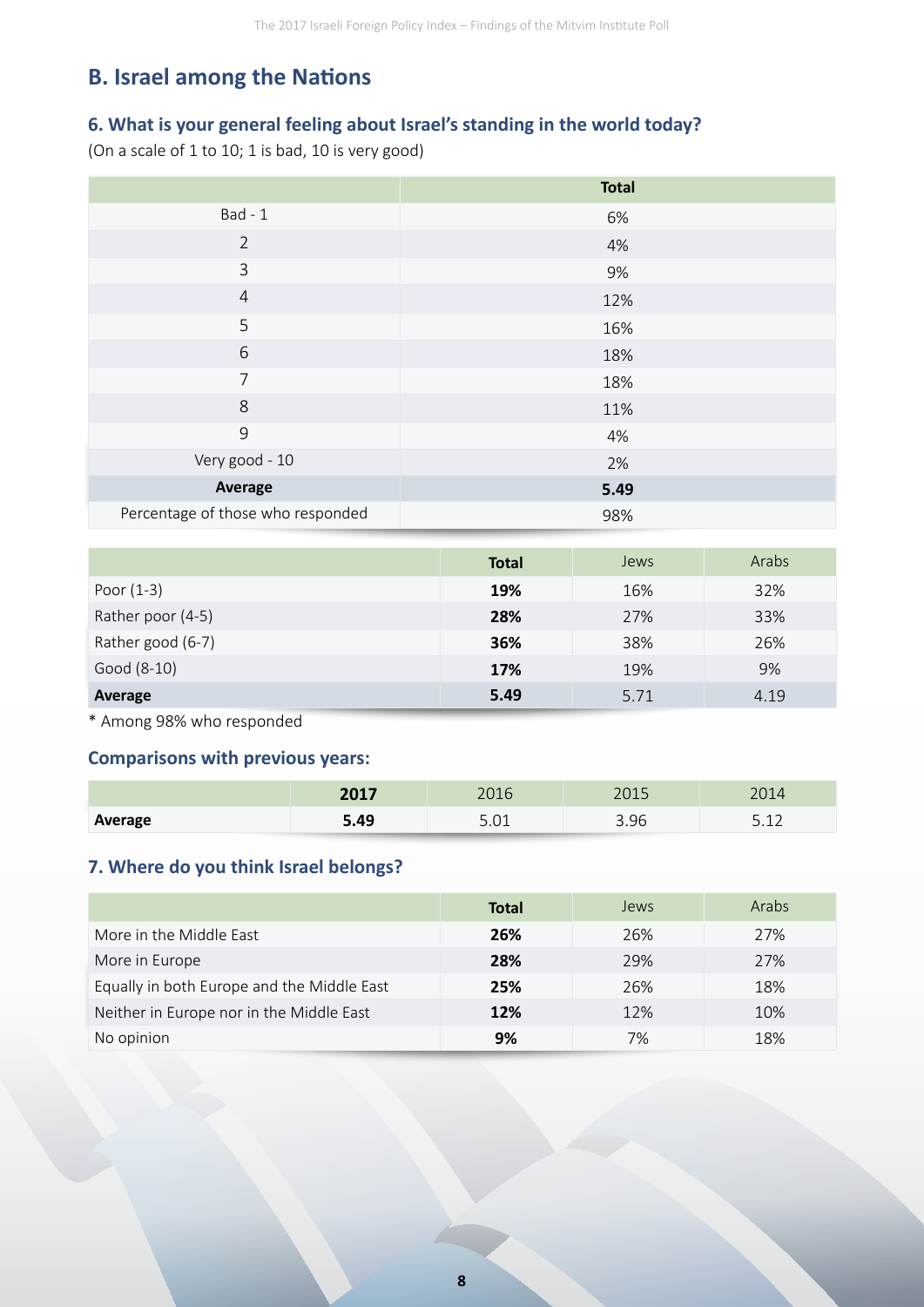#### **Comparisons with previous years:**

|                                            | 2017 | 2016 | 2015 | 2014 |
|--------------------------------------------|------|------|------|------|
| More in the Middle East                    | 26%  | 29%  | 27%  | 28%  |
| More in Europe                             | 28%  | 26%  | .31% | 25%  |
| Equally in both Europe and the Middle East | 25%  | 23%  | 26%  | 28%  |
| Neither in Europe nor in the Middle East   | 12%  | 15%  | 10%  | 16%  |
| No opinion                                 | 9%   | 7%   | 6%   | 3%   |

#### 8. Do you think that the criticism voiced in the world towards Israel stems primarily from:

|                                                                          | <b>Total</b> | Jews | Arabs |
|--------------------------------------------------------------------------|--------------|------|-------|
| Basic hostility towards the State of Israel                              | 59%          | 66%  | 14%   |
| Disagreement with specific policies of the<br>current Israeli government | 34%          | 30%  | 59%   |
| No opinion                                                               | 7%           | 4%   | 27%   |

# 9. To what extent do you think the promotion of Knesset laws that are perceived as **weakening democracy undermines Israel's global standing?**

|                      | <b>Total</b> |     | Jews | Arabs |
|----------------------|--------------|-----|------|-------|
| To a large extent    | 26%          |     | 23%  | 44%   |
| To a moderate extent | 29%          | 55% | 31%  | 20%   |
| To a limited extent  | 18%          |     | 19%  | 10%   |
| Not at all           | 13%          | 31% | 14%  | 8%    |
| No opinion           | 14%          | 14% | 13%  | 18%   |

#### 10. What areas of Israeli foreign relations would you like to learn more about?

(Respondents were allowed to provide two answers. This is why the columns exceed 100%)

|                                                                                             | <b>Total</b> | Jews | Arabs |
|---------------------------------------------------------------------------------------------|--------------|------|-------|
| Cooperation between Israel and Arab countries                                               | 47%          | 46%  | 53%   |
| International initiatives to promote peace                                                  | 34%          | 38%  | 14%   |
| Cooperation in the Mediterranean- for example, on<br>issues related to natural gas findings | 32%          | 32%  | 33%   |
| The status of Israel-EU relations                                                           | 27%          | 25%  | 41%   |
| The work of the Israeli MFA                                                                 | 18%          | 20%  | 4%    |
| None of the above                                                                           | 9%           | 9%   | 8%    |
| No opinion                                                                                  | 10%          | 9%   | 18%   |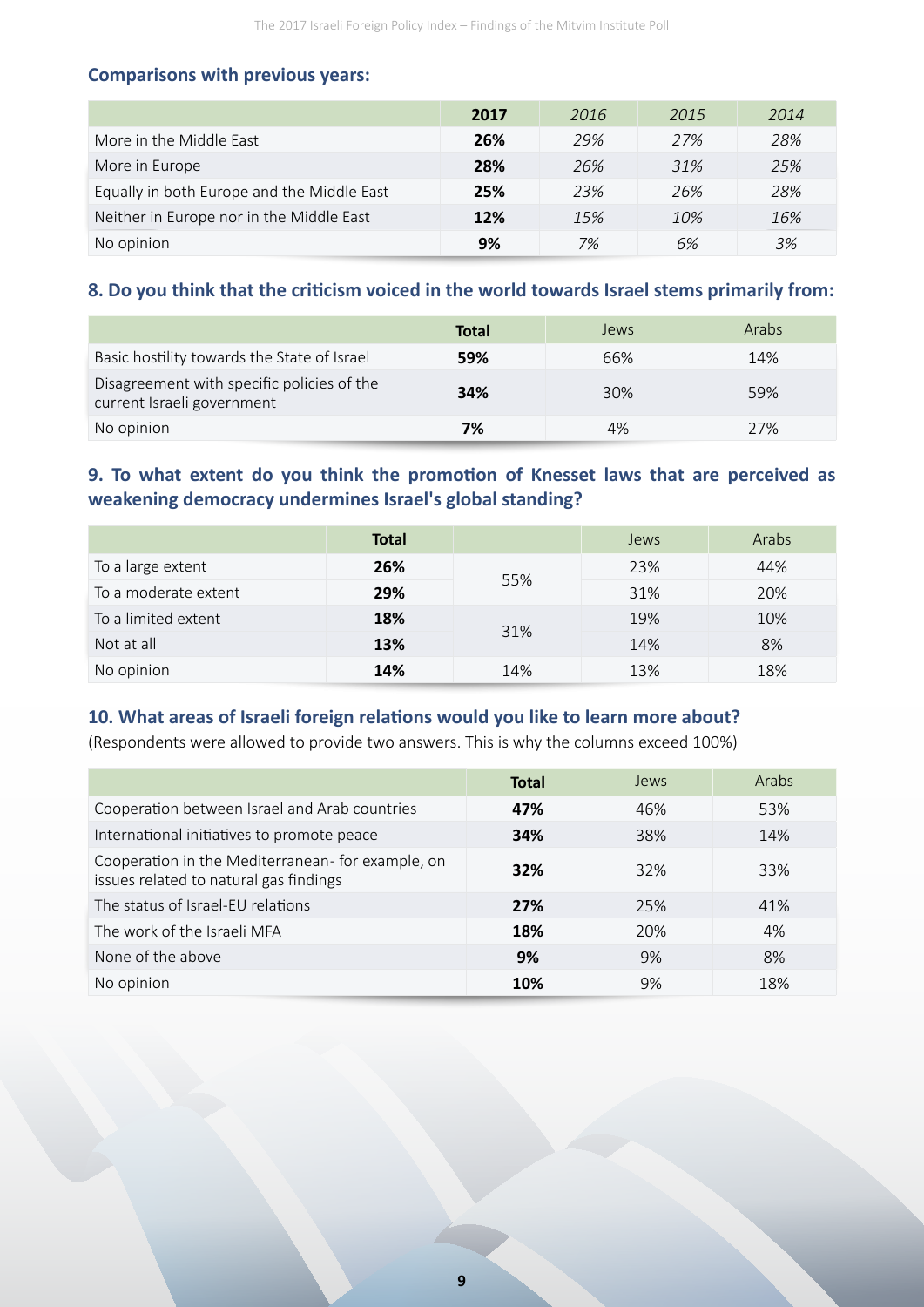# **C. Foreign policy priorities and bilateral relations**

# 11. Which of the following foreign policy issues should the State of Israel prioritize in the **coming** year?

(Respondents were allowed to provide two answers. This is why the columns exceed 100%)

|                                                      | <b>Total</b> | Jews  | Arabs | 2016                |
|------------------------------------------------------|--------------|-------|-------|---------------------|
| Relations with moderate Arab states                  | 35%          | 36%   | 31%   | 31%                 |
| The Israeli-Palestinian peace process                | 31%          | 27%   | 55%   | 31%                 |
| Countering de-legitimization and the BDS<br>movement | 24%          | 27%   | 2%    | 22%                 |
| The threats from Iran                                | 20%          | 22%   | 10%   | $12\%$ <sup>*</sup> |
| Relations with the US                                | 19%          | 21%   | 8%    | 37%                 |
| Relations with Asian countries                       | 18%          | 20%   | 8%    | 14%                 |
| Relations with the FU                                | 17%          | 17%   | 16%   | 22%                 |
| Relations with Russia                                | 15%          | 16%   | 10%   | 14%                 |
| Relations with African countries                     | 3%           | 2%    | 8%    | 3%                  |
| None of the above / No opinion                       | 2%           | $0\%$ | 8%    | 6%                  |

\* The answer in 2016 was "Dealing with the Iranian nuclear threat"

# 12. About two years after the signing of the nuclear deal between Iran and six world powers (the P5+1), do you think that the nuclear threat to Israel has:

|                    | <b>Total</b> | Jews | Arabs |
|--------------------|--------------|------|-------|
| Decreased          | 10%          | 7%   | 24%   |
| Increased          | 28%          | 30%  | 14%   |
| Remained unchanged | 52%          | 53%  | 46%   |
| No opinion         | 10%          | 10%  | 16%   |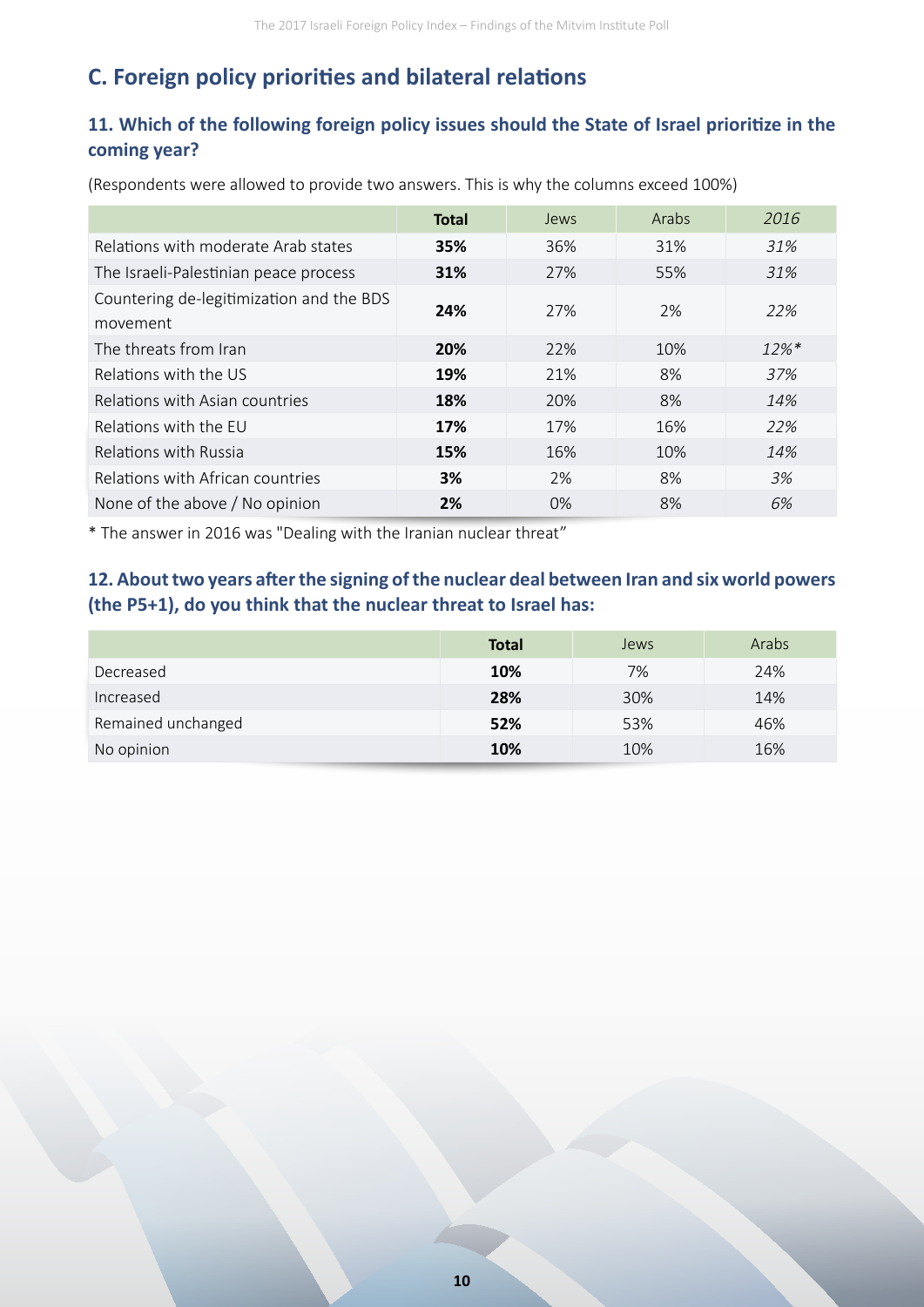# **13. What is your assessment of the current relations between Israel and the US?**

(On a scale of 1-10; 1 is bad, 10 is very good)

|                                   | <b>Total</b> |
|-----------------------------------|--------------|
| $Bad - 1$                         | 0%           |
| $\overline{2}$                    | 1%           |
| $\mathsf{3}$                      | 3%           |
| $\overline{4}$                    | 5%           |
| 5                                 | 15%          |
| 6                                 | 15%          |
| $\overline{7}$                    | 20%          |
| 8                                 | 20%          |
| 9                                 | 14%          |
| Very good - 10                    | 7%           |
| Average                           | 6.88         |
| Percentage of those who responded | 97%          |

| <b>Total</b> | <b>Jews</b> | Arabs |
|--------------|-------------|-------|
| 4%           | 4%          | 7%    |
| 20%          | 17%         | 36%   |
| 35%          | 36%         | 27%   |
| 41%          | 43%         | 30%   |
| 6.88         | 6.96        | 6.38  |
|              |             |       |

\* Among 97% who responded

# **Comparisons with previous years:**

|         | 2017 | 2016 | 301 E<br>∠∪⊥ | 2014      |
|---------|------|------|--------------|-----------|
| Average | 6.88 | 5.56 | E N1<br>J.UI | 6.09<br>∽ |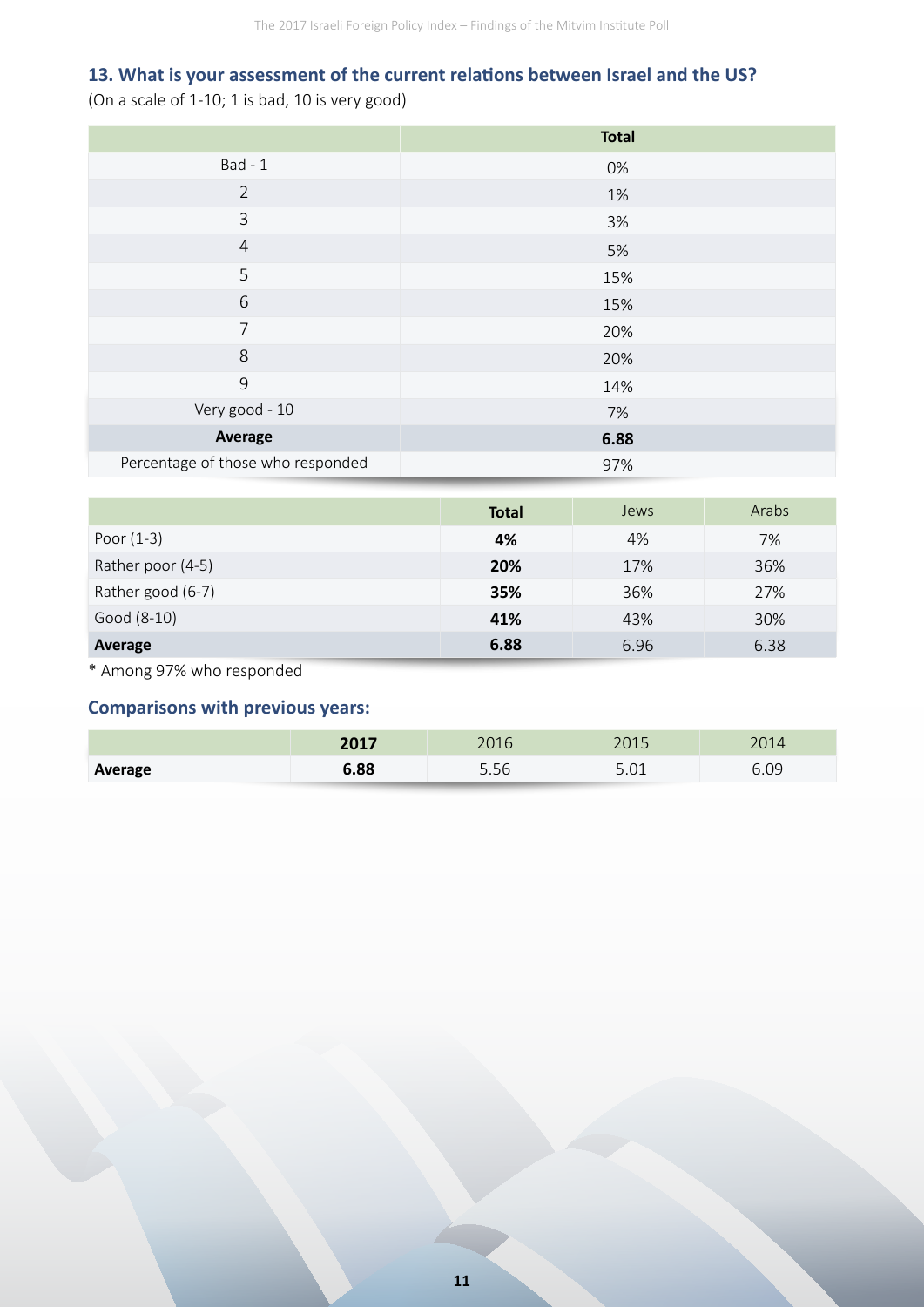**14. The relations with which countries (except for the US) are the most important to Israel today?** 

(Respondents were asked to provide three answers. This is why the columns exceed 100%. The table only includes countries receiving 5% and more)

|                | <b>Total</b> | Jews | Arabs | 2016 | 2015 | 2014 |
|----------------|--------------|------|-------|------|------|------|
| Russia         | 51%          | 52%  | 43%   | 45%  | 41%  | 33%  |
| Germany        | 34%          | 37%  | 16%   | 32%  | 31%  | 32%  |
| <b>Britain</b> | 26%          | 26%  | 20%   | 30%  | 19%  | 27%  |
| China          | 25%          | 28%  | 8%    | 21%  | 20%  | 20%  |
| France         | 20%          | 21%  | 14%   | 25%  | 14%  | 16%  |
| Egypt          | 12%          | 13%  | 8%    | 18%  | 21%  | 27%  |
| India          | 8%           | 9%   | 2%    | 2%   | 5%   | 2%   |
| Jordan         | 7%           | 7%   | 12%   | 5%   | 10%  | 3%   |

Regarding the Palestinian Authority there was a large gap between Jews and Arabs:

|                       | <b>Total</b> | Jews | Arabs |
|-----------------------|--------------|------|-------|
| Palestinian Authority | 1.5%         | 0%   | 10%   |

#### 15. Who has more influence on current developments in the Middle East, US President **Donald Trump or Russian President Vladimir Putin?**

|                                  | <b>Total</b> | Jews | Arabs |
|----------------------------------|--------------|------|-------|
| Russian President Vladimir Putin | 52%          | 56%  | 31%   |
| US President Donald Trump        | 15%          | 14%  | 18%   |
| Both equally                     | 21%          | 20%  | 24%   |
| None of them                     | 5%           | 4%   | 8%    |
| No opinion                       | 7%           | 6%   | 19%   |

#### 16. What in your opinion will better serve the interests of Israel: That the EU becomes stronger or that the EU becomes weaker?

|                              | <b>Total</b> | Jews | Arabs | 2016  |
|------------------------------|--------------|------|-------|-------|
| That the EU becomes stronger | 38%          | 36%  | 47%   | 41%   |
| That the EU becomes weaker   | 37%          | 39%  | 22%   | 34%   |
| No opinion                   | 25%          | 25%  | 31%   | $- -$ |

\* In 2016, another option was provided: "That there will be no change in the power of the EU". It was chosen by 25% of the respondents.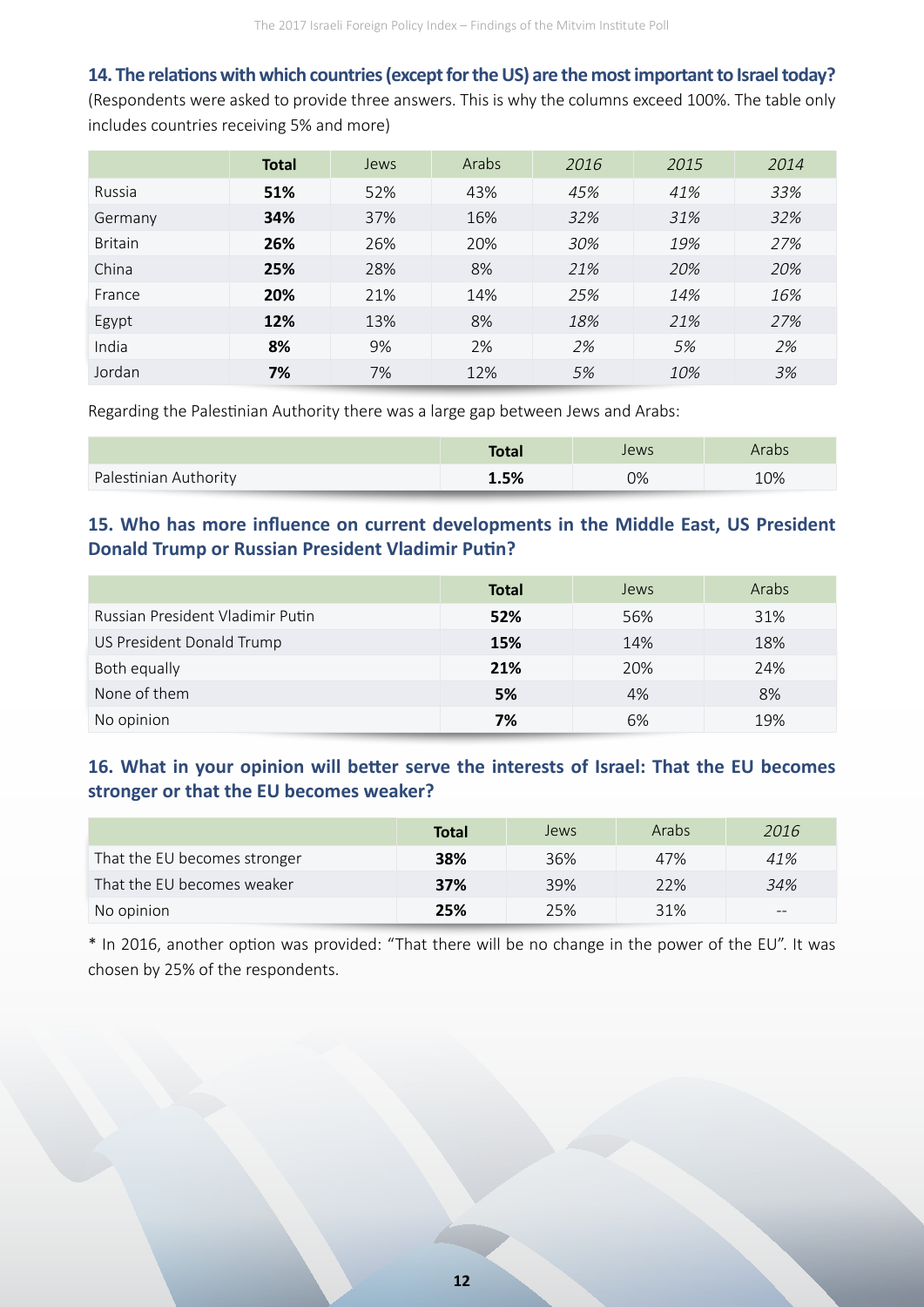# **D. Regional Cooperation**

# 17. Do you believe that regional cooperation between Israel and other countries in the **Middle East is possible?**

|                        | Total | Jews | Arabs | 2016 | 2015 | 2014 |
|------------------------|-------|------|-------|------|------|------|
| Yes, it is possible    | 70%   | 69%  | 74%   | 64%  | 59%  | 69%  |
| No, it is not possible | 23%   | 24%  | 14%   | 26%  | 36%  | 28%  |
| No opinion             | 7%    | 7%   | 12%   | 10%  | 5%   | 3%   |

18. Do you think that a breakthrough in Arab-Israeli relations can be achieved only after progress in the Israeli-Palestinian peace process or regardless of such progress?

|                                                                                | <b>Total</b> | Jews | Arabs |
|--------------------------------------------------------------------------------|--------------|------|-------|
| Only after progress has been made in the Israeli-<br>Palestinian peace process | 39%          | 36%  | 58%   |
| Regardless of whether there is progress in the<br>peace process                | 48%          | 52%  | 24%   |
| No opinion                                                                     | 13%          | 12%  | 18%   |

# 19. On which issues can Israel benefit most from cooperation with other countries in the **Middle East?**

(Respondents could mention 2 answers. This is why the columns exceed 100%)

|                                                                                                                              | Total | Jews | Arabs |
|------------------------------------------------------------------------------------------------------------------------------|-------|------|-------|
| Addressing shared threats, including those<br>posed by the Islamic state and Iran                                            | 56%   | 58%  | 43%   |
| Political-diplomatic cooperation, promoting<br>agreements with countries in the region Israeli-<br>Palestinian peace process | 56%   | 57%  | 47%   |
| Business ventures, tourism, and gas exports                                                                                  | 35%   | 35%  | 35%   |
| Water and Climate                                                                                                            | 18%   | 19%  | 14%   |
| Sports, culture, research, and education                                                                                     | 11%   | 8%   | 27%   |
| None of the above                                                                                                            | 3%    | 3%   | 2%    |

# **20. Do you agree with the view that Israel should seek coordination with neighboring Arab** states before taking steps related to the Temple Mount/Al-Aqsa Mosque?

|            | <b>Total</b> | Jews | Arabs |
|------------|--------------|------|-------|
| Agree      | 46%          | 44%  | 60%   |
| Disagree   | 39%          | 43%  | 18%   |
| No opinion | 15%          | 13%  | 22%   |

### 21. In June 2016, Israel and Turkey reached an agreement to mend their relations. Since then, do you think that Israel-Turkey relations have:

|                    | <b>Total</b> | Jews | Arabs |
|--------------------|--------------|------|-------|
| Improved           | 10%          | 10%  | 8%    |
| Deteriorated       | 19%          | 20%  | 16%   |
| Remained unchanged | 61%          | 61%  | 56%   |
| No opinion         | 10%          | 9%   | 20%   |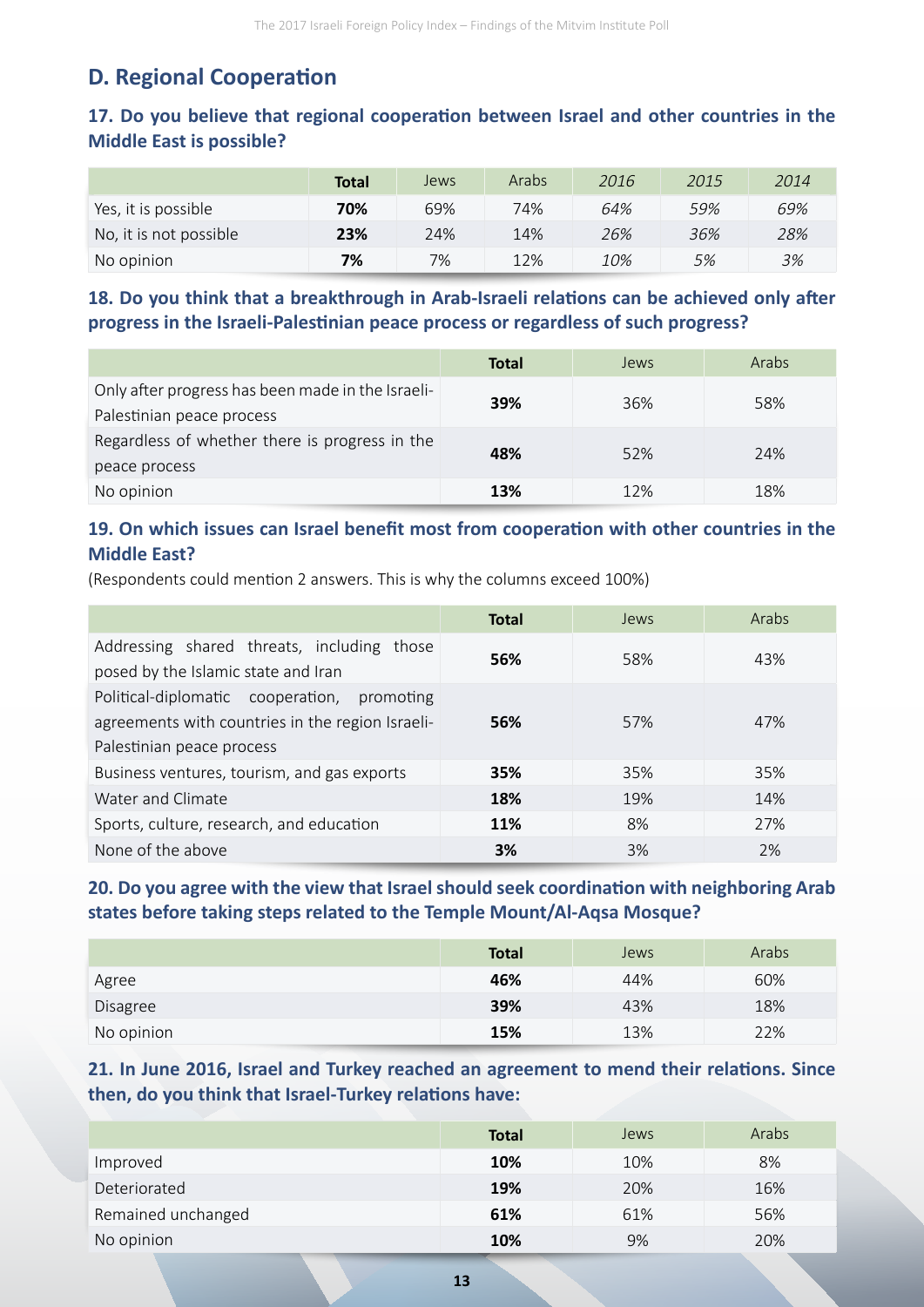# **E. The Israeli-Palestinian Peace Process**

### **22. In your opinion, do the policies of the current Israeli government:**

|                                                                 | Total | <b>Jews</b> | Arabs |
|-----------------------------------------------------------------|-------|-------------|-------|
| Distance a two-state solution between Israelis and Palestinians | 58%   | 55%         | 70%   |
| Advance a two-state solution between Israelis and Palestinian   | 10%   | 10%         | 10%   |
| No opinion                                                      | 32%   | 35%         | 20%   |

# **23. In recent years, Israel has been offered various incentives to advance the peace process.** Which of the following will most likely increase your support for the peace process?

(Respondents were asked to provide two answers. This is why the columns exceed 100%)

|                                                        | <b>Total</b> | Jews | Arabs | 2016 | 2015 |
|--------------------------------------------------------|--------------|------|-------|------|------|
| Normalization of relations with the Arab<br>world      | 29%          | 26%  | 45%   | 25%  | 35%  |
| Security guarantees and arms supplies<br>from the US   | 15%          | 14%  | 20%   | 19%  | 23%  |
| A significant upgrade in ties with the EU              | 14%          | 14%  | 18%   | 18%  | 19%  |
| An incentive package that includes all of<br>the above | 57%          | 60%  | 39%   | 42%  | 20%  |
| None of the above                                      | 17%          | 17%  | 24%   | 23%  | 29%  |

The incentive which was ranked as 1st priority:

|                                                        | 2017 | 2016 | 2015 |
|--------------------------------------------------------|------|------|------|
| Normalization of relations with the Arab world         | 26%  | 22%  | 27%  |
| Security guarantees and arms supplies from<br>the US   | 6%   | 5%   | 15%  |
| A significant upgrade in ties with the EU              | 5%   | 8%   | 11%  |
| An incentive package that includes all of the<br>above | 46%  | 42%  | 20%  |
| None of the above                                      | 17%  | 23%  | 27%  |

#### **24. In your opinion, what will serve Israel's interests better:**

|                                                                         | <b>Total</b> | Jews | Arabs |
|-------------------------------------------------------------------------|--------------|------|-------|
| The continued intra-Palestinian split between the<br>West Bank and Gaza | 50%          | 55%  | 29%   |
| Renewed unification between the West Bank and<br>Gaza                   | 24%          | 20%  | 45%   |
| No opinion                                                              | 26%          | 25%  | 26%   |

## **25. Do you agree or disagree with the following statement: "The Arabs citizens of Israel should** have a more central role in efforts to promote peace between Israel and the Palestinians"

|            | <b>Total</b> | Jews | Arabs |
|------------|--------------|------|-------|
| Agree      | 59%          | 60%  | 51%   |
| Disagree   | 26%          | 26%  | 22%   |
| No opinion | 15%<br>_____ | 14%  | 27%   |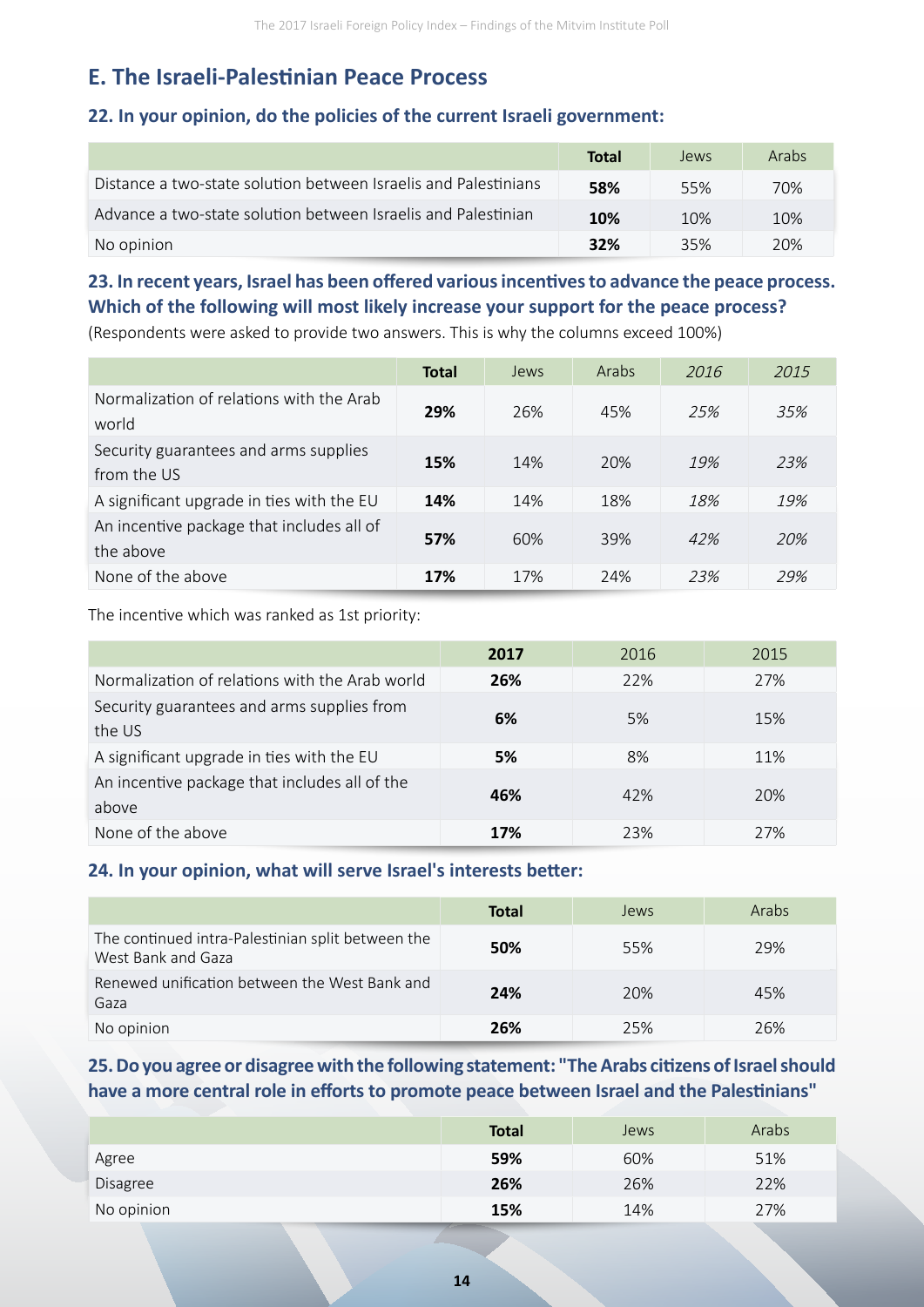# **For Further Information:**

#### Mitvim - The Israeli Institute for Regional Foreign Policies

11Tuval St., Ramat Gan 5252226, Israel | info@mitvim.org.il | www.mitvim.org.il www.facebook.com/mitvim| www.twitter.com/mitvim

The views expressed in this publication are not necessarily those of the Friedrich-Ebert-Stiftung. The commercial use of media published by FES without written permission by FES is strictly forbidden.